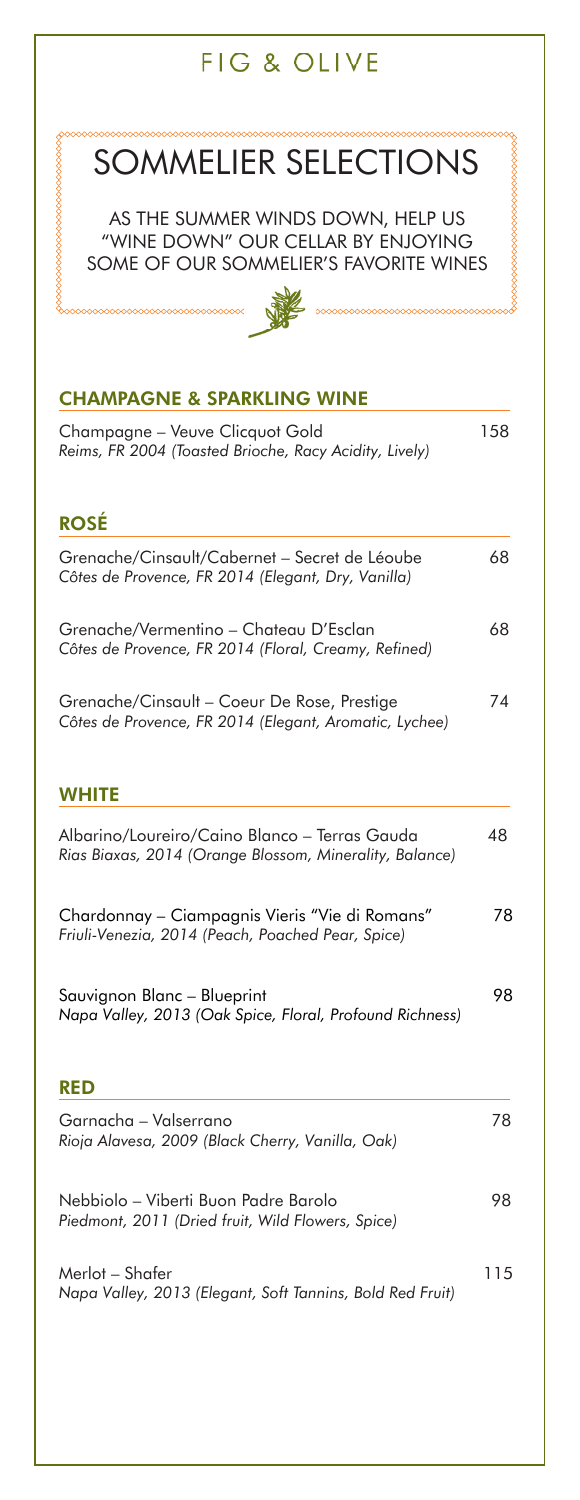FIG & OLIVE *Specialty Cocktails*

*Unique & Seasonal Creations*

#### **THE FIG & OLIVE**

*Our signature cocktail, refreshing and bright* Organic cucumber Vodka, blood orange olive oil, egg white, simple syrup, celery, lime juice, blood orange puree 12

#### **PUMPKIN MARTINI**

*Our classic fall cocktail, smooth and rich with a subtle spice* Vanilla bean infused vodka, spiced pumpkin butter, apple brandy, ginger, and lime Garnished with crushed graham crackers 14

#### **FIRST LIGHT**

*A Summer inspired twist on the Hemingway Daiquiri* Pineapple infused rum, grapefruit juice, marachino liqueur, lime garnish 14

#### **FIG & WALNUT JULEP**

*A rich and dark cocktail with a delightful texture* Bourbon, Elderflower liqueur, Port, muddled black mission figs, mint & lime garnished with shaved walnuts 12

#### **PISCINE**

*Classic and elegant drink from the South of France* Sparkling Wine served on ice with fresh strawberries 10

#### **ROSSELLINI**

*Tart and sweet with a perfect balance* Passion Fruit Vodka, blood orange juice, lime juice  $12$ 

#### **CUCUMBER COSMO**

*Resfreshing and smooth with a floral finish* Organic cucumber Vodka, Elderflower liqueur, cucumber puree, lime juice  $12$ 

#### **SUMMER IN PROVENCE**

*A botanical elegance with a touch of herbs* Gin, house made rosemary thyme syrup, muddled blackberries, lime juice 12

#### **SWEET RED PEPPER**

*Unique combination of sweetness and spice* Tequila, aperol, muddled strawberries, lime juice, passion fruit syrup, sweet red pepper, Jamaican Jerk bitters  $12$ 

#### **EL MATADOR**

*Spicy and bold with an herbaceous finish* Tequila, Rum, lime juice, cilantro syrup, muddled jalapeño

12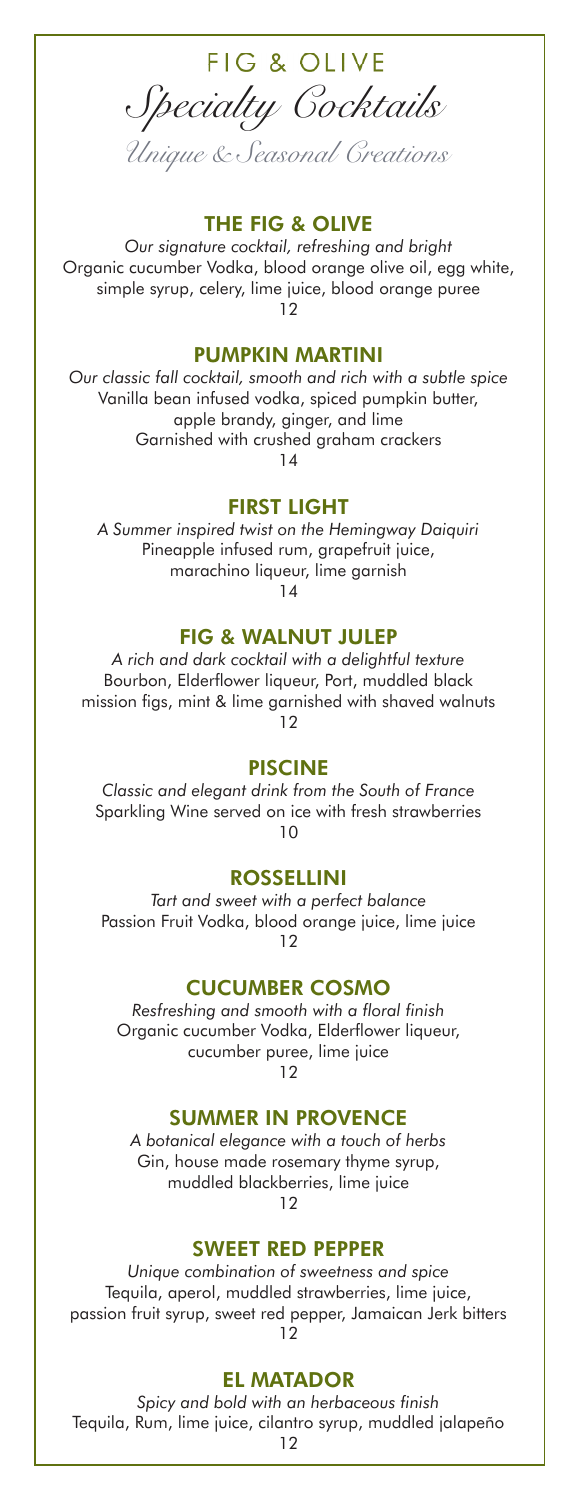

#### **RASPBERRY MOJITO**

*Classic mojito with a refreshing raspberry accent* Rum, muddled raspberry, mint & lime juice topped with club soda 12

#### **FIG & OLIVE DIRTY MARTINI**

*Not your average dirty martini* Belvedere Vodka served with Mediterranean olives & brines 14

#### **ACAI FRENCH 75**

*A twist on the classic with a subtle berry finish* Gin, acai vodka, sparkling wine 12

**FIG VESPER**

*An elegant Vesper Martini with a delightful fig finish* Figenza fig infused vodka, Gin, Cocchi Americano, lime juice, lemon twist 16

**MANHATTAN SOUR**

*Starts as a Whiskey Sour and evolves into a Manhattan* Bourbon, lemon juice, red wine float 14

#### **FRAMBOISE PECHE SIDECAR**

*A Sidecar with refreshing peach and raspberry notes* Cognac, Grand Marnier Framboise Peche, lemon juice 16

#### **ROSE OLD FASHIONED**

*The Old Fashioned made new with a smooth floral finish* Bourbon, Angostura Bitters, Rose syrup, Orange 12

#### **PROVENCE MARGARITA**

*A classic margarita with a provencial twist: lavender* Tequila, lime juice, triple sec, simple syrup, lavender bitters 14

**ROSÉ SANGRIA**

*Light and soft with a grapefruit brightness* Rosé wine, pampelmousse liqueur, cranberry juice, grapefruit and raspberry garnish 10

#### **WHITE SANGRIA**

*Bright and fresh with a crisp green apple finish* White wine, apple brandy, orange juice, green apple 10

#### **RED SANGRIA**

*Smooth and elegant with a unique touch of fig* Red wine, pisco, fig, cranberry juice, lime juice, red apple

10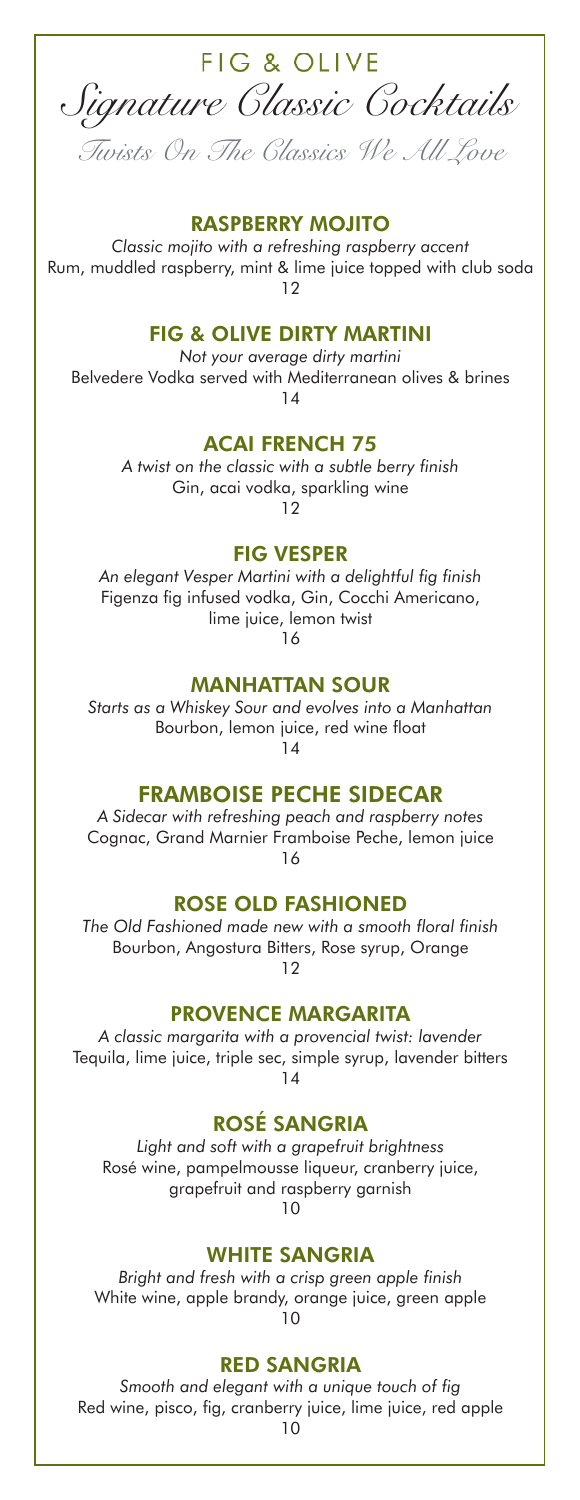| <b>FIG &amp; OLIVE</b>                                                                                      |    |
|-------------------------------------------------------------------------------------------------------------|----|
| Wine by the Glass                                                                                           |    |
| <b>CHAMPAGNE &amp; SPARKLING WINE</b>                                                                       |    |
| Cava – Loxarel, Brut<br>Penedes, SP NV (Grapefruit, Floral, Creamy)                                         | 12 |
| Sparkling Wine - Rotari, Rosé<br>Veneto, IT NV (Strawberry, Toast, Bright)                                  | 15 |
| Champagne - Moët & Chandon, Rosé Impérial<br>Epernay, FR NV (Raspberry, Cherry, Floral)                     | 24 |
| Champagne - Veuve Clicquot, Cuvee Reserve<br>Reims, FR NV (Baked Apple, Pear, Peach)                        | 21 |
| <b>WHITE</b>                                                                                                |    |
| Sauvignon Blanc - Château de la Roche<br>Loire, FR 2015 (Crisp, Apple, Citrus)                              | 12 |
| Sauvignon Blanc - Elizabeth Spencer<br>Mendocino, CA 2014 (Herbaceous, Pear, Balanced Acid)                 | 14 |
| Sauvignon Blanc - Domaine de Tonnellerie<br>Sancerre, FR 2014 (Peach, Minerality, Elegant)                  | 16 |
| Pinot Grigio - Barone Fini<br>Valdadige, IT 2015 (Floral, Crisp, Fresh)                                     | 10 |
| Pinot Gris - MacMurray Ranch<br>Russian River Valley, CA 2014 (Apple, Peach, Expressive)                    | 12 |
| Chardonnay – Tormaresca<br>Puglia, IT 2015 (Bright, Minerality, Tangerine Acidity)                          | 12 |
| Chardonnay – Smoke Tree<br>Sonoma County, CA 2014 (Nectarine, Balanced, White Flowers)                      | 15 |
| Chardonnay – Henri Perrusset Macon Villages<br>Burgundy, FR 2014 (Smooth, Vibrant, Minerality)              | 18 |
| <b>ROSÉ</b>                                                                                                 |    |
| Cinsault/Grenache - Coeur De Rose, Reserve<br>Côtes de Provence, FR 2015 (Floral, White Fruits, Balanced)   | 12 |
| Cinsault/Grenache/Syrah - Château Miraval<br>Côtes de Provence, FR 2015 (Raspberry, Peach, Minerality)      | 14 |
| Grenache/Cinsault - Château Minuty, Rosé et Or<br>Côtes de Provence, FR 2014 (Aromatic, Red Fruit, Finesse) | 16 |
| <b>RED</b>                                                                                                  |    |
| Pinot Noir - Ambo<br>Lombardy, IT 2013 (Cherry, White Pepper, Fine Tannin)                                  | 12 |
| Pinot Noir - Buena Vista<br>Sonoma County, CA 2014 (Red Fruit, Forward, Bright)                             | 14 |
| Pinot Noir - Bouchard Aine et Fils Bourgogne Rouge<br>Burgundy, FR 2013 (Red Fruit, Bright, Balanced)       | 16 |
| Grenache Blend - Domaine la Guintrandy<br>Cotes du Rhone, FR 2014 (Black Currant, Cherry, Dark Fruit)       | 12 |
| Barbera d'Alba - Querciola<br>Piedmont, IT 2012 (Dark Cherry, Soft Tannins, Plum)                           | 16 |
| Tempranillo – Valserrano, Crianza<br>Rioja, SP 2012 (Perfect Balance of Red Fruit, Fine Tannin)             | 12 |
| Zinfandel - Seghesio<br>Sonoma, CA 2013 (Raspberry, Silky, Ripe)                                            | 17 |
| Malbec - Château du Caillau<br>Cahors, FR 2014 (Red Fruit, Vibrant, Smooth)                                 | 14 |
| Cabernet Sauvignon - Château Lalande<br>Bordeaux, FR 2012 (Tobacco, Cedar, Ripe Fruit                       | 14 |
| Cabernet Sauvignon - Vindicated<br>Napa Valley, CA 2014 (Black Fruit, Rich Oak, Cassis)                     | 19 |
| Cabernet Sauvignon Blend - Leviathan<br>Napa Valley, CA 2012 (Dark Fruit, Rich, Exceptional)                | 24 |
| Pinot Noir - Mateo, Loring Wine<br>Sta. Rita Hils, CA 2014 (Vanilla, Dark Fruit, Perfect Balance)           | 28 |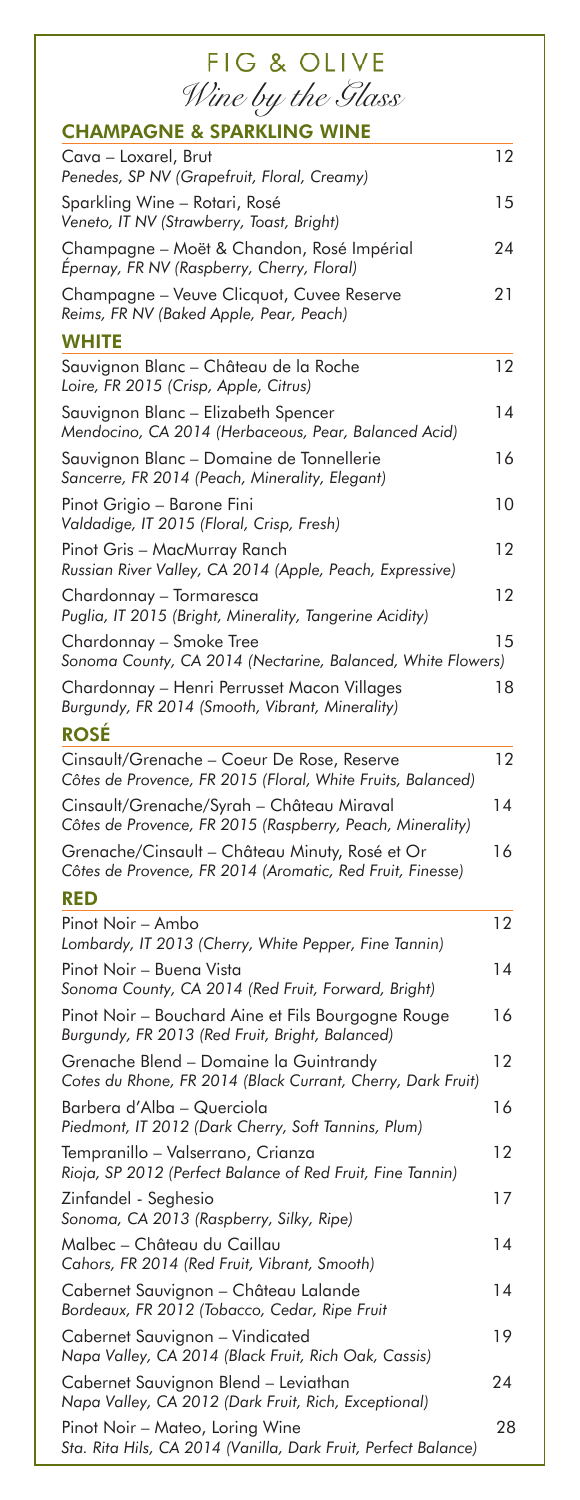| <b>FIG &amp; OLIVE</b>                                                                                   |     |
|----------------------------------------------------------------------------------------------------------|-----|
| Wine By The Bottle                                                                                       |     |
| <b>CHAMPAGNE &amp; SPARKLING WINE</b>                                                                    |     |
| Cava – Loxarel, Brut<br>Penedes, SP NV (Grapefruit, Floral, Creamy)                                      | 50  |
| Sparkling Wine – Rotari, Rosé<br>Veneto, IT NV (Strawberry, Toast, Bright)                               | 62  |
| Champagne – Veuve Clicquot Yellow<br>Reims, FR NV (Baked Apple, Pear, Peach)                             | 86  |
| Champagne – Moët & Chandon, Rosé Impérial<br>Épernay, FR NV (Raspberry, Cherry, Floral)                  | 98  |
| Champagne - Ruinart, Blanc de Blanc<br>Reims, FR NV (Stone Fruit, Toast, Crisp Minerality)               | 150 |
| Champagne – Veuve Clicquot, Rosé<br>Reims, FR NV (Raspberry, Spiced Plum, Acidity)                       | 140 |
| Champagne - Veuve Clicquot Gold<br>Reims, FR 2004 (Toasted Brioche, Racy Acidity, Lively)                | 158 |
| Champagne – Moët & Chandon, Grand Vintage<br>Épernay, FR 2006 (Toasted Almonds, Candied Citrus, Velvety) | 170 |
| Champagne – Ruinart, Brut Rosé, NV<br>Reims, FR NV (Ripe Cherry, Lush, Vibrant)                          | 175 |
| Champagne – Ruinart, Dom Ruinart<br>Reims, FR 2004 (Rich, Toast, Long Finish)                            | 245 |
| Champagne – Dom Pérignon<br>Epernay, FR 2005 (Structured, Powerful, Yeast)                               | 330 |
| Champagne – Krug<br>Reims, FR 2000 (Brioche, Minerality, Complex)                                        | 400 |
| Champagne – Dom Pérignon, Rosé<br>Epernay, FR 2004 (Elegant, Smoke, Black Cherry)                        | 545 |

## **ROSÉ**

| FR Cinsault/Grenache - Coeur De Rose, Reserve<br>Côtes de Provence, 2015 (Floral, White Fruits, Balanced)   | 50 |
|-------------------------------------------------------------------------------------------------------------|----|
| FR Cinsault/Grenache/Syrah - Château Miraval<br>Côtes de Provence, 2014 (Raspberry, Peach, Minerality)      | 66 |
| Grenache/Cinsault – Château Minuty, Rosé et Or<br>Côtes de Provence, FR 2014 (Aromatic, Red Fruit, Finesse) | 66 |
| Grenache/Cinsault/Cabernet - Secret de Léoube<br>Côtes de Provence, FR 2014 (Elegant, Dry, Vanilla)         | 68 |
| Grenache/Vermentino – Chateau D'Esclan<br>Côtes de Provence, FR 2014 (Floral, Creamy, Refined)              | 68 |
| Grenache/Cinsault – Coeur De Rose, Prestige<br>Côtes de Provence, FR 2014 (Elegant, Aromatic, Lychee)       | 74 |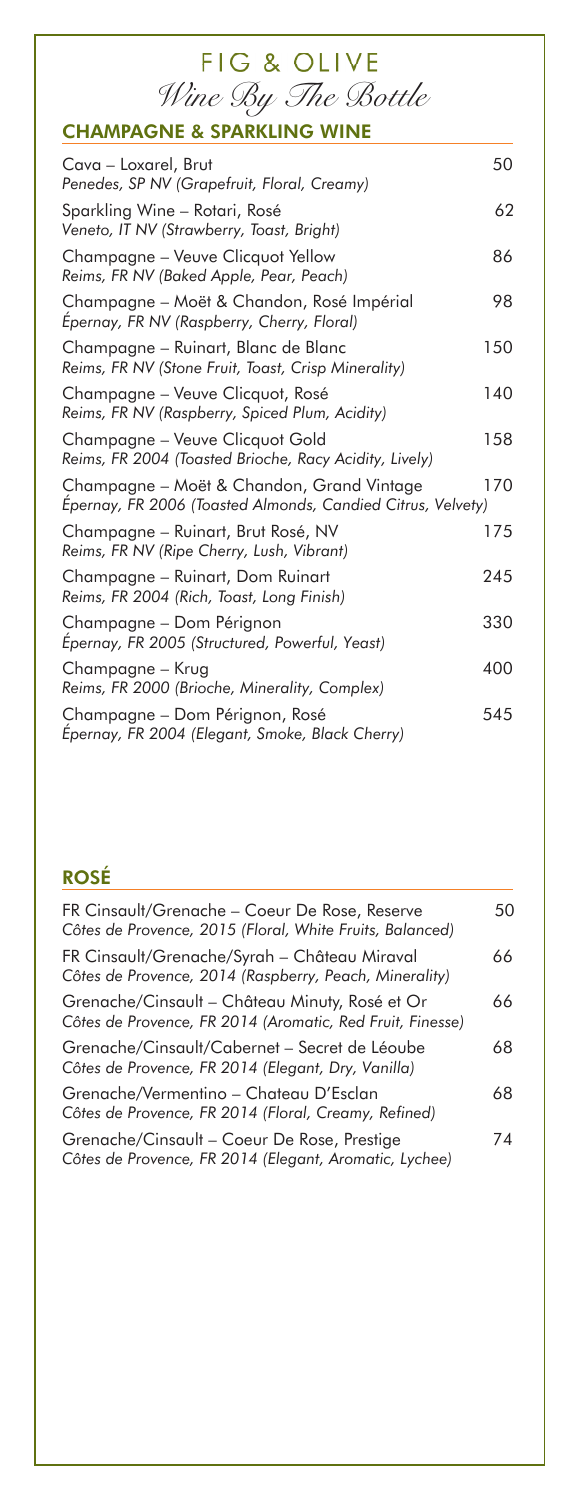*WhiteWine - France*

### **Loire - Vouvray, Sancerre & Pouilly Fume**

| Chenin Blanc - Sauvion Vouvray<br>Vouvray, Loire Valley, 2014 – (Smooth, Vibrant, Minerality)          | 50  |
|--------------------------------------------------------------------------------------------------------|-----|
| Sauvignon Blanc – Château de la Roche<br>Touraine, 2015 (Crisp, Apple, Citrus)                         | 58  |
| Sauvignon Blanc – Domaine de Tonnellerie<br>Sancerre, 2014 (Peach, Minerality, Elegant)                | 66  |
| Sauvignon Blanc - Thomas Labaille "L'Authentique"<br>Sancerre, 2015 (Limestone, Fuzzy Peach, Lively)   | 72  |
| Sauvignon Blanc - Dagneau, Domaine des Berthiers<br>Pouilly-Fume, 2013 (Crisp, Stone Fruits, Luscious) | 98  |
| Sauvignon Blanc – Moreux, Les Monts Damnes<br>Sancerre, 2012 (Minerality, Soft Fruit, Aromatic)        | 125 |

#### **Bordeaux**

| Sauv Blanc/Semillon/Muscadelle – Chateau Bonnet<br>Bordeaux, 2015 (White Blossoms, Aromatic, Grapefruit) | 50 |
|----------------------------------------------------------------------------------------------------------|----|
| Sauv Blanc/Muscadelle/Semillon - Ch. Goudichaud<br>Bordeaux, 2013 (Lychee, White Peach, Finesse)         | 68 |

#### **Provence**

| Vermentino/Sauv. Blanc – Chateau La Coste<br>"Les Pentes Douces Blanc"<br>Côtes de Provence, 2012 (Candied Fruits, Round, Rich) | 48 |
|---------------------------------------------------------------------------------------------------------------------------------|----|
| Vermentino – Cote D'Azur<br>Côtes de Provence, 2014 (Bright Acidity, Fresh, Tropical)                                           | 68 |

#### **Burgundy**

| Chardonnay – Joseph Drouhin<br>Saint Veran, Burgundy, 2013 (Lemon, Butter, Honeysuckle)                       | 68 |
|---------------------------------------------------------------------------------------------------------------|----|
| Chardonnay – Domaine Du Vieux College Bourgogne<br>Burgundy, 2012 (Minerality, Grapefruit Acidity, Bright)    | 72 |
| Chardonnay – Henri Perrusset Macon Villages<br>Burgundy, 2014 (Smooth, Vibrant, Minerality)                   | 74 |
| Chardonnay - Denis Pommier Chablis<br>Chablis, Burgundy 2014 (Full, Rich, Acidic)                             | 78 |
| Chardonnay – Domaine de la Collogne Pouilly-Fuisse<br>Maconnais, Burgundy, 2014 (Dried Citrus, Racy, Vanilla) | 92 |
| Chardonnay – Dom. Seguin-Manuel, "Vielles Vignes"<br>Meursault, Burgundy, 2011 (Butter, Oak, Almond)          | 98 |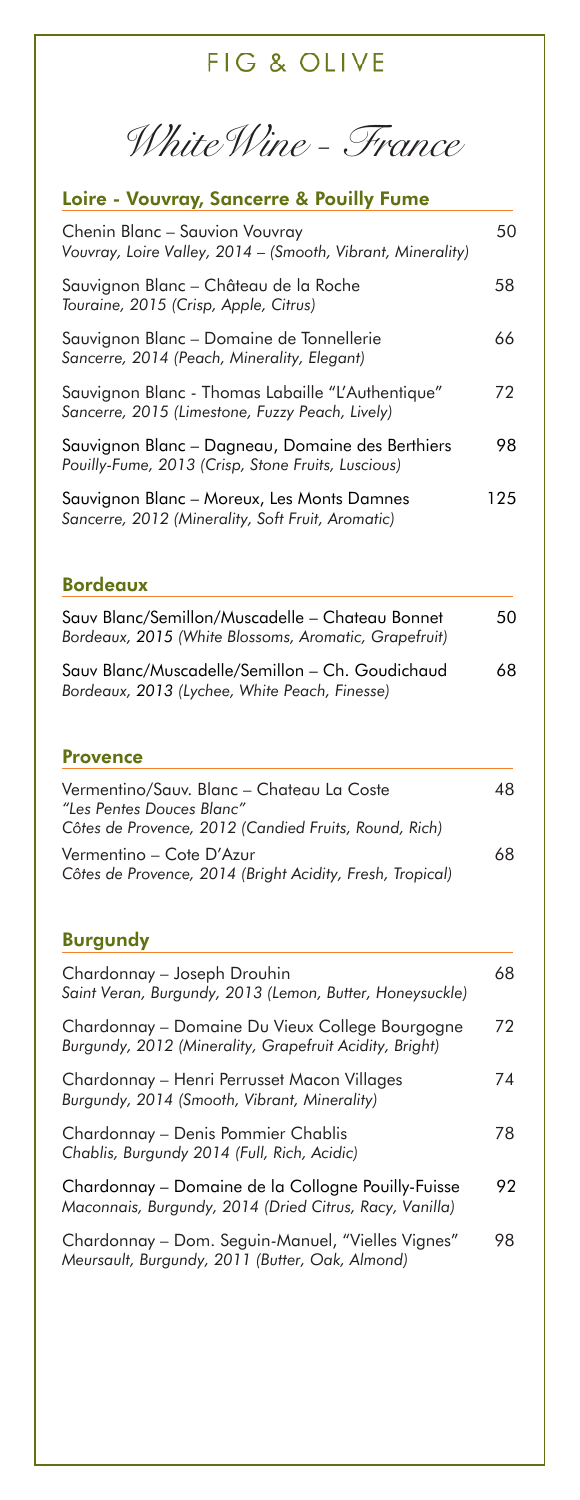*WhiteWine - Italy & Spain*

## **ITALY**

### **Piedmont**

| Cortese – La Scolca Gavi di Gavi<br>Gavi, 2015 (Pear, Minerality, Dry)<br>Arneis - Bruno Giacosa<br>Roero, 2013 (Apricot, Acacia Flowers, Supple) | 66 |  |
|---------------------------------------------------------------------------------------------------------------------------------------------------|----|--|
|                                                                                                                                                   | 96 |  |
| <b>Veneto</b>                                                                                                                                     |    |  |
| Pinot Grigio – Barone Fini<br>Valdadige, 2015 (Floral, Crisp, Fresh)                                                                              | 42 |  |
| Pinot Grigio – Abbazia di Novacella<br>Alto Adige, 2014 (Orchard Fruit, Honeydew, Lemon)                                                          | 72 |  |
| Chardonnay – Ciampagnis Vieris "Vie di Romans"<br>Friuli-Venezia, 2014 (Peach, Poached Pear, Spice)                                               | 78 |  |
| <b>Southern Italy &amp; Sicily</b>                                                                                                                |    |  |
| Chardonnay – Tormaresca<br>Puglia, 2015 (Bright, Tangerine Acidity)                                                                               | 50 |  |
| Greco di Tufo – Feudi di San Gregorio<br>Campania, 2014 (Lively Acidity, Minerality, Pear)                                                        | 78 |  |

## **SPAIN**

| Rueda                                                                                                    |    |
|----------------------------------------------------------------------------------------------------------|----|
| Verdejo – Menades<br>Rueda, 2014 (Minerality, Laurel, Herbaceous)                                        | 50 |
| North East - Monsant, Penedes & Rioja                                                                    |    |
| Grenache Blanc de Noir – Laurona Blanc<br>Montsant, 2013 (Grapefruit, Herbs, Anise)                      | 48 |
| Sauvignon Blanc/Muscat - Gramona "Gessami"<br>Penedes, 2014 (Lilacs, Stone Fruit, Aromatic)              | 58 |
| Viura – Valserrano Blanco Gran Reserva<br>Rioja Alavesa, 2000 (Unique, Powerful, Anise)                  | 88 |
| <b>Rias Baixas</b>                                                                                       |    |
| Albarino/Loureiro/Caino Blanco – Terras Gauda<br>Rias Biaxas, 2014 (Orange Blossom, Minerality, Balance) | 48 |
| Albarino – Palacio de Fefinanes<br>Rias Biaxas, 2014 (Floral, Apple, Minerals)                           | 68 |
| Albarino – Fefinanes, 1583<br>Rias Biaxas, 2013 (Textured, Ripe Lemon, Herbs)                            | 84 |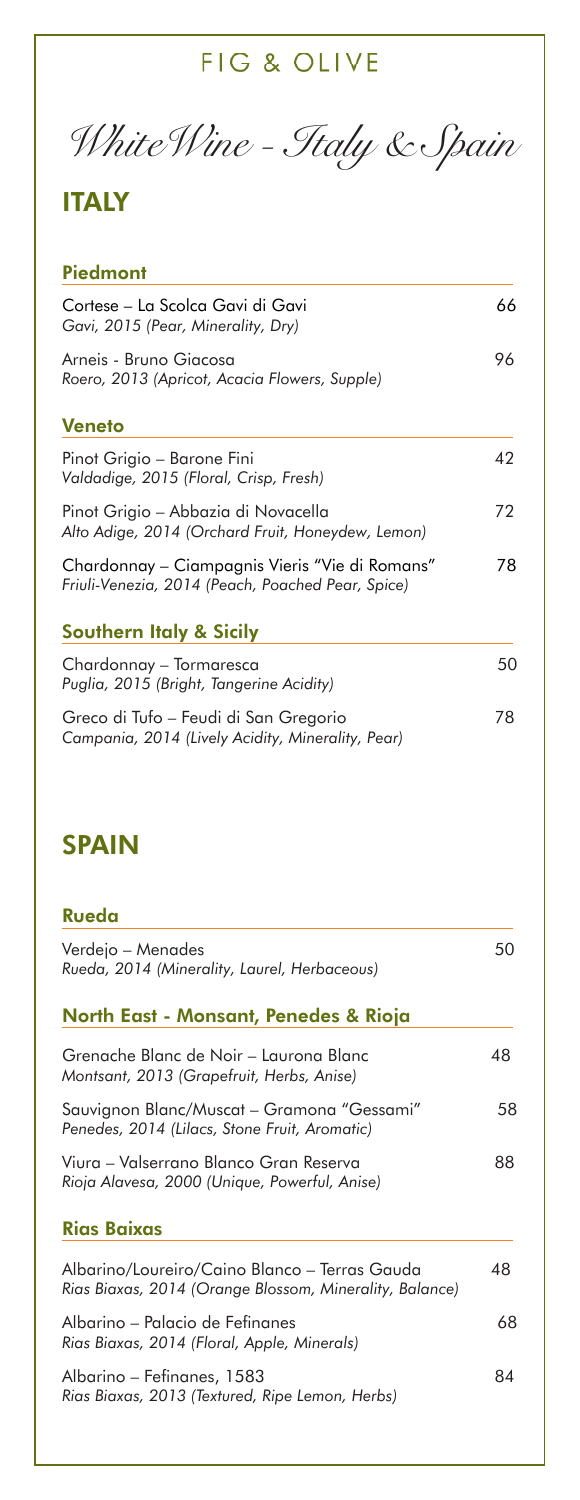*WhiteWine - California*

### **Sauvignon Blanc**

| Sauvignon Blanc – Krug<br>Napa Valley, 2014 (Passion Fruit, Grapefruit, Bright)                 | 50. |
|-------------------------------------------------------------------------------------------------|-----|
| Sauvignon Blanc - Elizabeth Spencer<br>Mendocino, 2014 (Herbaceous, Pear, Balanced Acidity)     | 58  |
| Sauvignon Blanc - Mondavi Fume Blanc Reserve<br>Napa Valley, 2013 (Refined, Minerality, Creamy) | 92  |
| Sauvignon Blanc - Blueprint<br>Napa Valley, 2013 (Oak Spice, Floral, Profound Richness)         | 98  |

#### **Pinot Gris & Blends**

| Chard/Sauv Blanc/Muscadet - Franciscan Equilibrium<br>Napa Valley, 2014 (Jasmine, Nectarine, Stone Fruit)       | 42 |
|-----------------------------------------------------------------------------------------------------------------|----|
| Pinot Gris – MacMurray Ranch<br>Russian River Valley, 2014 (Baked Apple, Peach, Expressive)                     | 50 |
| Grenache Blanc/Roussane – Bonny Doon, Le Cigar Blanc 82<br>Monterey County, 2011 (Asian Pear, Melon, Pineapple) |    |

### **Chardonnay**

| Chardonnay – Cambria, Benchbreak Vineyard<br>Santa Maria Valley, 2014 (Stone Fruit, Balanced, Crisp)         | 58  |
|--------------------------------------------------------------------------------------------------------------|-----|
| Chardonnay – Smoke Tree<br>Sonoma County, 2014 (Nectarine, Balanced, White Flowers)                          | 62  |
| Chardonnay – Buena Vista<br>Carneros, 2014 (Apple, Orchard Fruit, Creamy Finish)                             | 78  |
| Chardonnay – Ramey<br>Russian River Valley, 2013 (Creamy, Apricot, Pistachio)                                | 106 |
| Chardonnay – Mateo<br>Santa Lucia Highlands, 2014 (Balanced, Oak, Luscious)                                  | 120 |
| Chardonnay – Palmaz<br>Napa Valley, 2011 (Pineapple, Supple, Refreshing)                                     | 195 |
| Chardonnay - Paul Hobbs, Richard Dinner Vineyard<br>Sonoma Mountain, 2012 (Tangerine, Apple, Mineral Finish) | 175 |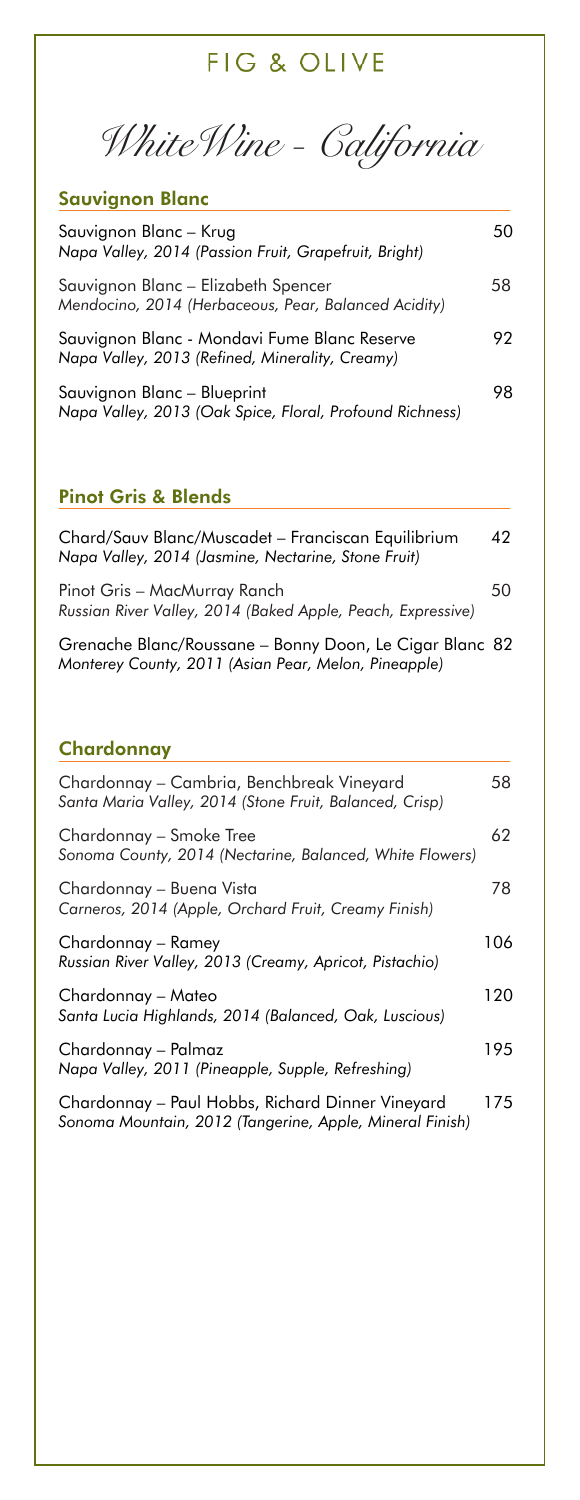*RedWine - France*

## **Burgundy**

| Pinot Noir - Bouchard Aine et Fils Bourgogne Rouge<br>Burgundy, 2013 (Red Fruit, Bright, Balanced)                             | 58  |
|--------------------------------------------------------------------------------------------------------------------------------|-----|
| Pinot Noir - Albert Bichot Bourgogne Vieilles Vignes<br>Burgundy, 2013 (Red Currant, Discreet Oak, Classic)                    | 72  |
| Pinot Noir - Domaine Du Vieux College Marsannay<br>Burgundy, 2013 (Velvety, Red Fruit, Bright)                                 | 92  |
| Pinot Noir - Domaine Faiveley, Clos des Myglands<br>Mercurey, Burgundy, 2012 (Red Fruit, Silky Tannins, Bright)                | 115 |
| Pinot Noir - Vinvent Girardin, Santenay<br><b>ler Cru Beauregard</b><br>Burgundy, 2012 (Dried Red Fruits, Minerality, Elegant) | 135 |
| <b>Bordeaux</b>                                                                                                                |     |
| Cabernet Sauvignon - Château Lalande, Cru Bourgeois<br>Listrac-Medoc, Bordeaux, 2012<br>(Tobacco, Cedar, Ripe Fruit)           | 58  |
| Cabernet Sauvignon/Merlot - Château Giscours<br>Margaux, Bordeaux, 2006 (Cassis, Earthy Fruit, Expressive)                     | 145 |
| Cabernet Sauvignon Blend - Charmes de Kirwan<br>Margaux, Bordeaux, 2012 (Anise, Raspberry, Smokey)                             | 150 |
| Merlot – Chateau La Pointe<br>Pomerol, Bordeaux, 2009 (Silky, Cherry, Mineral)                                                 | 180 |
| Cabernet Sauvignon/Merlot - Château Pichon Lalande<br>Pauillac, Bordeaux, 2007<br>(Soft Textured, Black Plum, Coffee)          | 198 |
| Cabernet Sauv/Merlot - Château Ducru Beaucaillou<br>St. Julien, Bordeaux, 2006 (Black Cherry, Vanilla, Mint)                   | 398 |
| Cabernet Sauvignon/Merlot - Pavillon Rouge                                                                                     |     |
| Margaux, Bordeaux, 2003 (Cassis, Vanilla, Licorice)                                                                            | 590 |

### **Cahors**

| Malbec – Château du Caillau<br>Cahors, 2014 (Red Fruit, Vibrant, Smooth)        | 58  |
|---------------------------------------------------------------------------------|-----|
| Malbec - Chateau Lagrezette<br>Cahors, 2012 (Vanilla, Dark Berry, Concentrated) | 135 |

### **Rhone & Provence**

| Grenache Blend – Domaine la Guintrandy<br>Cotes du Rhone, 2014 (Black Currant, Cherry, Dark Fruit) | 50  |
|----------------------------------------------------------------------------------------------------|-----|
| Grenache – Chateau de Vieux de Lazaret<br>Chateauneuf du Pape, Rhone, 2011 (Pepper, Earth, Plum)   | 115 |
| Grenache/Syrah - Cote D'Azur<br>Côtes de Provence, 2013 (Red Fruit, Fresh, Vibrant)                | 68  |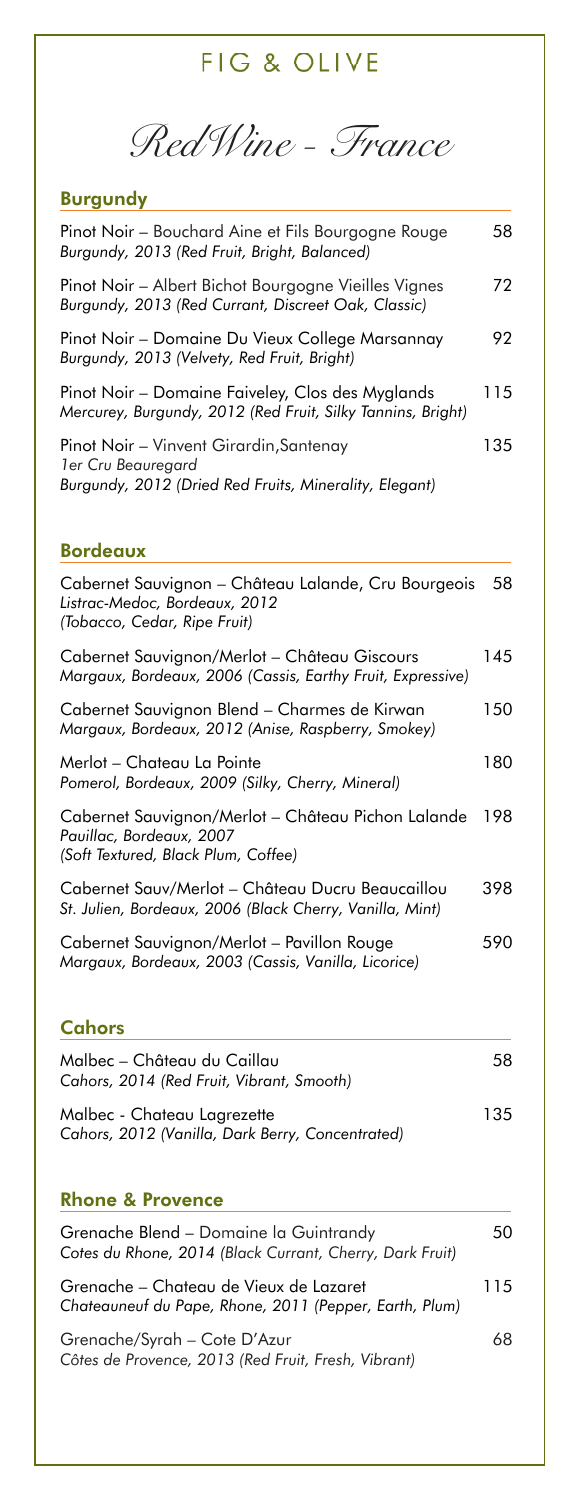*RedWine - Italy*

| Lombardy                                                                                                                                      |     |
|-----------------------------------------------------------------------------------------------------------------------------------------------|-----|
| Pinot Noir - Ambo<br>Lombardy, 2013 (Cherry, White Pepper, Fine Tannin)                                                                       | 50  |
| Pinot Nero - NOIR, Tenuta Mazzolino<br>Lombardy, 2010 (Black Fruit, Oak, Red Currant)                                                         | 78  |
| <b>Barbera, Barbaresco, Barolo</b>                                                                                                            |     |
| Barbera d'Alba- Querciola<br>Piedmont, 2013 (Dark Cherry, Soft Tannins, Plum)                                                                 | 66  |
| Barbera d'Alba– Marziano Abbona, "Rinaldi"<br>Piedmont, 2014 (Raspberry, Blackberry, Nuanced)                                                 | 84  |
| Nebbiolo – Castello Di Neive Barbaresco<br>Piedmont, 2012 (Floral, Intense, Spice)                                                            | 98  |
| Nebbiolo – Viberti Buon Padre Barolo<br>Piedmont, 2011 (Dried fruit, Wild Flowers, Spice)                                                     | 98  |
| Nebbiolo – Villadoria Barolo<br>Piedmont, 2011 (Dried Roses, Vanilla, Pepper)                                                                 | 98  |
| Valpolicella                                                                                                                                  |     |
| Corvina Blend - Buglioni<br>Amarone Della Valpolicella Classico, 2008<br>(Robust Fruit, Elegant, Long Finish)                                 | 125 |
| Corvina - Recchia Ca' Bertoldi<br>Amarone Della Valpolicella Classico, 2009<br>(Smooth, Dark Fruit, Alluring)                                 | 125 |
| <b>Tuscany &amp; Chianti</b>                                                                                                                  |     |
| Sangiovese – Astorre Noti, Chianti Classico<br>Tuscany, 2013 (Spicy, Soft Tannins, Long Finish)                                               | 68  |
| Sangiovese Blend - Felsina Chianti Classico Riserva<br>Chianti, Tuscany, 2011 (Wild Berries, Minerality, Balanced)                            | 96  |
| Sangiovese Blend - Nittardi Chianti Classico<br>Chianti, Tuscany, 2011 (Ripe Fruit, Round Tannins, Spice)                                     | 98  |
| Cabernet/Merlot Blend - Poggio el Tesoro,<br>Sondraia Superiore, Super Tuscan<br>Bolgheri, Tuscany, 2011 (Ripe Cherry, Silky Tannins, Robust) | 150 |
| <b>Brunello</b>                                                                                                                               |     |
| Sangiovese - Caparzo, Brunello di Montalcino<br>Tuscany, 2011 (Wild Berries, Harmonious, Vanilla)                                             | 98  |
| Sangiovese – San Polo, Brunello di Montalcino<br>Tuscany, 2011 (Red Berries, Violets, Subtle Vanilla Oak Notes)                               | 130 |
| Sangiovese – Astorre Noti, Brunello di Montalcino<br>Tuscany, 2009 (Floral, Bright Red Fruit, Balanced)                                       | 145 |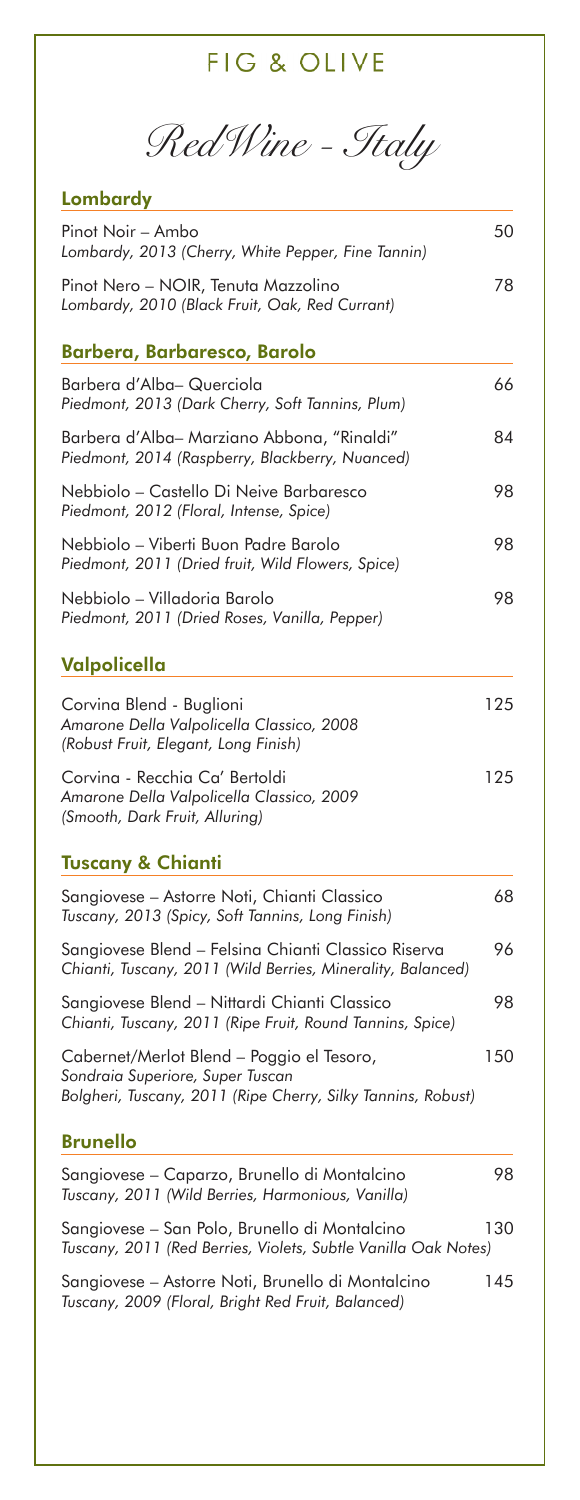*RedWine - Spain*

## **Priorat**

| Garnacha - Scala Dei, "Garnatxa"<br>Priorat, 2014 (Red Fruit, Minerality, Bright)                       | 38  |
|---------------------------------------------------------------------------------------------------------|-----|
| Garnacha/Merlot/Carinena - Les Mines<br>Priorat, 2009 (Purple Fruits, Minerality, Seductive)            | 38  |
| Garnacha/Carinena – Marco Abella "Mas Mallola"<br>Priorat, 2008 (Raspberry, Spice, Velvety)             | 98  |
| Carinena/Merlot/Cabernet Sauvignon - Vall Llach<br>Priorat, 2012 (Currant, Earthy, Bold)                | 180 |
| Rioja                                                                                                   |     |
| Garnacha – Valserrano<br>Rioja Alavesa, 2009 (Black Cherry, Vanilla, Oak)                               | 78  |
| Tempranillo – Valserrano, Crianza<br>Rioja Alavesa, 2012<br>(Perfect Balance of Red Fruit, Fine Tannin) | 50  |
| Tempranillo – Valserrano, Reserva<br>Rioja Alavesa, 2010 (Blackberry, Tannins, Leather)                 | 78  |
| Tempranillo – Viña Arana, Reserva<br>La Rioja Alta, 2006 (White Pepper, Delicate Fruit, Earth)          | 110 |
| Tempranillo – Valserrano, Gran Reserva<br>Rioja Alavesa, 2008 (Cherry, Oak, Smooth Tannin)              | 135 |
| Tempranillo — La Rioja Alta 890, Gran Reserva<br>Rioja Alta, 2004 (Refined, Spicy, Robust)              | 236 |
|                                                                                                         |     |

## **Ribera del Duero**

| Tempranillo – Emilio Moro<br>Ribera del Duero, 2013 (Round, Dark Fruit, Smooth)         | 72 |
|-----------------------------------------------------------------------------------------|----|
| Tempranillo – Condado de Haza<br>Ribera del Duero, 2011 (Red Fruit, Concentrated, Rich) | 98 |

#### **Blends**

| Syrah/Garnacha – Marques de Grinon, El Rincon<br>Valdepusa, 2010 (Plum, Spice, Supple)                     | 66 |
|------------------------------------------------------------------------------------------------------------|----|
| Tempranillo Blend - No. 18, Vendimia Seleccionada<br>Venta del Puerto, 2010 (Chocolate, Earth, Blackberry) | 86 |